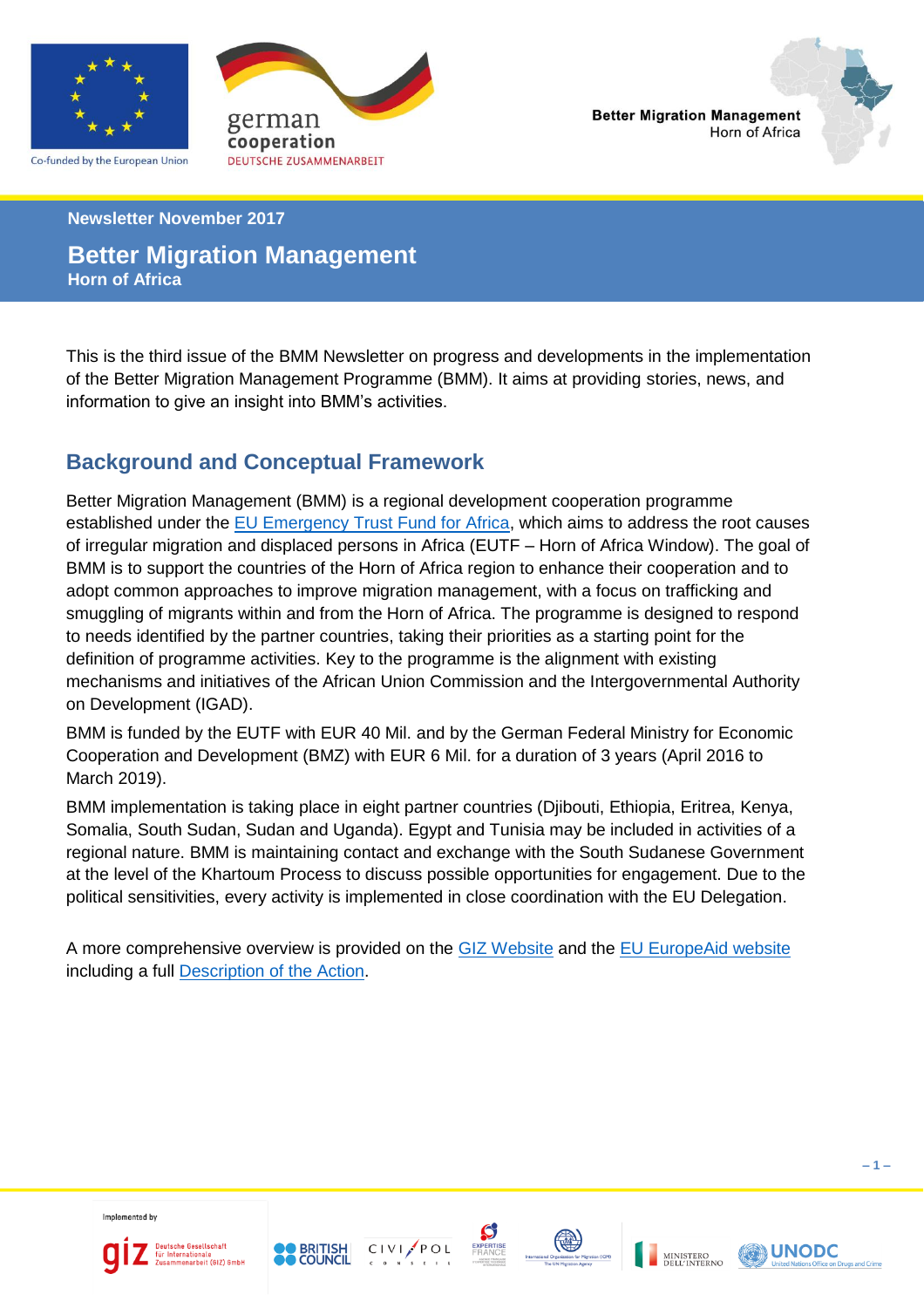

Co-funded by the European Union





# **Latest Activities and Next Steps**

The BMM programme structure is fully established in all partner countries, project offices are in place and local staff has been hired to follow up on the implementation in three regional hubs: Khartoum (for Sudan and Eritrea), Addis Ababa (for Ethiopia and Djibouti) and Nairobi (for Kenya and Somalia). The implementing partners, British Council (BC), Civipol, Expertise France (EF), Deutsche Gesellschaft für Internationale Zusammenarbeit (GIZ), Italian Department of Public Security (IDoPS), International Organization for Migration (IOM), United Nations Office on Drugs and Crime (UNODC) have elaborated operational plans in close cooperation with the partner governments, Civil Society Organisations (CSO), and local implementing partners in most countries. More detailed information can be found in this newsletter and in the [Annual Report.](https://ec.europa.eu/europeaid/better-migration-management-annual-progress-report-2017_en)

# **Highlights from the last months:**

# **Kenya: Awareness of the ills of human trafficking**

*'Pendo came from a poor family in Tanzania. She knew very early that to get ahead she needed to work hard and going to school was not something she could dream about. This is why when someone came and told her that she could find some work across the border in Kenya she believed them. However, when she got there she realized that a lot of what she was promised was not true. She was overworked, abused and no one paid her. She was only 16.'* 

(Peno became a victim of Human Trafficking. Her story was shown with this quote of her on a poster at the exhibition)

The story of Pendo is one of the fates publicised on the occasion of the UN World Day against Trafficking in Persons on 30 July in Nairobi. BMM, in cooperation with the Kenyan Counter-Trafficking in Persons Secretariat and with the support from IOM, the NGO HAART and creative experts from PAWA254 (an initiative of young social conscious artists and activists), organised and convened the exhibition. From 28-30 July 2017, the public photo exhibition in front of Nairobi's National Archives shared images of trafficking survivors and their stories with passers-by. The images were interspersed with infographics on human trafficking in Kenya, which aimed at delivering



Photo from the exhibition on human trafficking in Kenya. Photo: HAART Kenya

a better understanding of the challenges and highlighted mechanisms on how to protect oneself from becoming a victim. Approximately 4,000 people visited the exhibition, and a social media campaign accompanying it reached 484,700 people online.

Implemented by











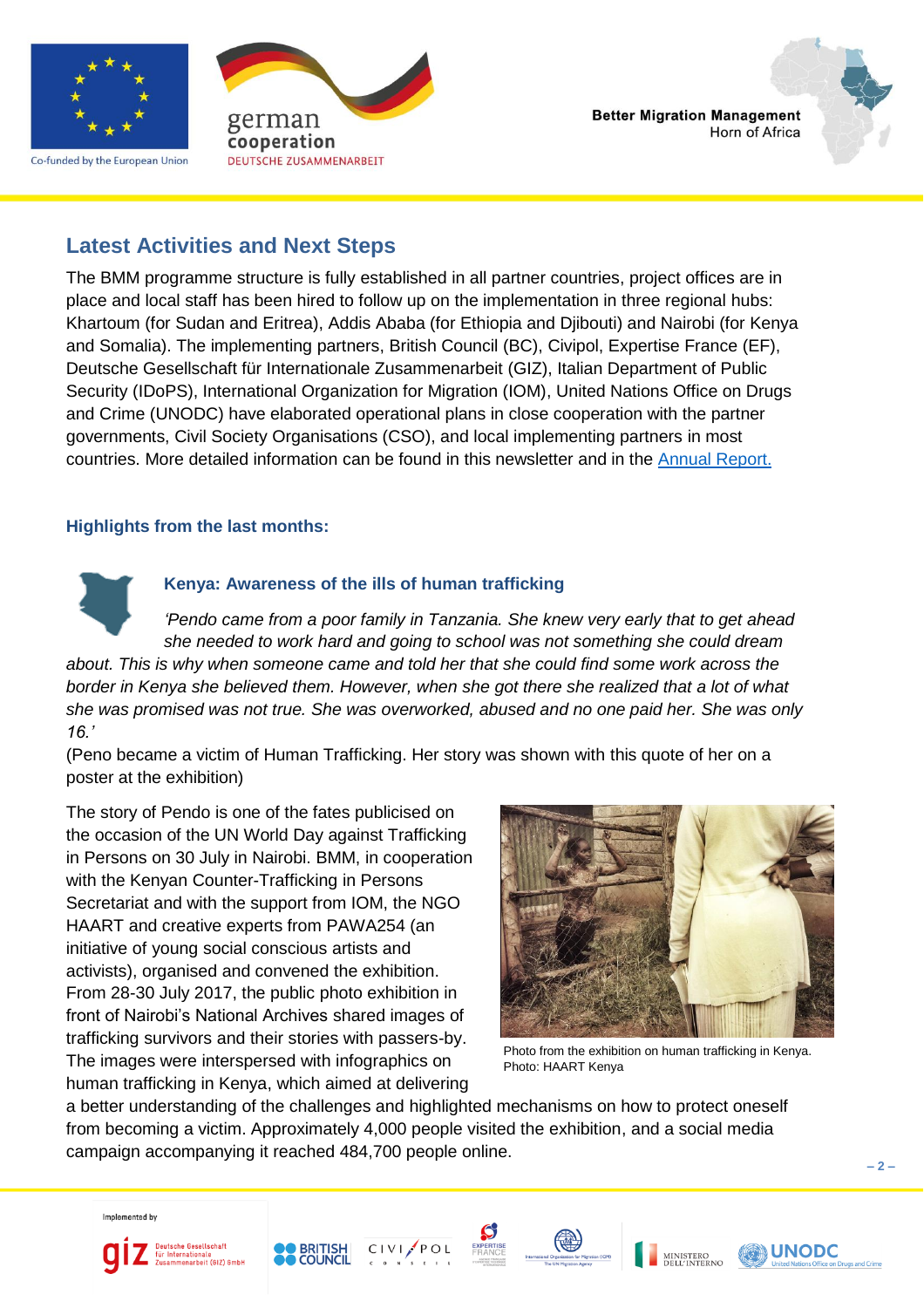

Co-funded by the European Union





Research by the International Organization for Migration (IOM) shows that more than 20,000 people are trafficked through Kenya every year from neighbouring countries, including Ethiopia, Somalia, and South Sudan. In addition, trafficking within Kenya is exacerbated through child labour on farms, fishing and in private homes as houseboys and girls.

Curbing Trafficking in Persons is a responsibility shared by the government, civil society, and the international community. '*We each have a part in promoting sustainable legal safe migration and create awareness on the ills of human trafficking'*, Silke Hampson, the Regional BMM Coordinator for Kenya and Somalia said at the opening ceremony of the exhibition. BMM is conducting awareness-raising programmes to curb irregular migration and protect migrants with regards to alternative livelihood options, including safe migration to all partner countries.



# **Ethiopia: Victims as key witnesses to fight crime**

Witness testimonies are essential to fight transnational crime such as human trafficking and migrant smuggling. Without reliable testimonies, the chances of successful investigations and prosecutions are extremely low and can result in cases not being followed up due to improper proceedings. However, witnesses are often, understandably, fearful of the consequences of participating in the investigation or prosecution process. At the same time, victims of trafficking are often not recognised as victims. They are often indiscriminately detained or deported as irregular migrants and therefore cannot testify, which limits effective prosecution.

Ethiopia enacted its witness protection legislation in 2010. So far, it has been strained due to the lack of know-how and capacity. A necessary institutional framework does not yet exist. To promote the development of Ethiopia's witness protection programme, BMM supported a Regional Witness Protection event hosted by UNODC in Addis Ababa on 25-26 September 2017. The meeting aimed at strengthening the cooperation and partnership between the Ethiopian Federal Attorney General's office and its counterparts in Rwanda, South Africa and Italy, and to exchange knowledge, best practices and awareness about witness protection in the region of Eastern and the Horn of Africa. For this event, BMM also facilitated the participation of representatives from Djibouti, Somalia, Sudan and Uganda to initiate the discussion and an exchange on experiences in witness protection in the region. An expert in witness protection from the Italian Department of Public Security (IDoPS) provided insights into Italy's experience, based on several decades working against organised crime. At this meeting, the representatives of attending countries had a chance to discuss conditions, structures, processes, and experiences in witness protection in different contexts, which will be useful in the development of witness protection structure, and will be further supported through BMM.













**UNODC**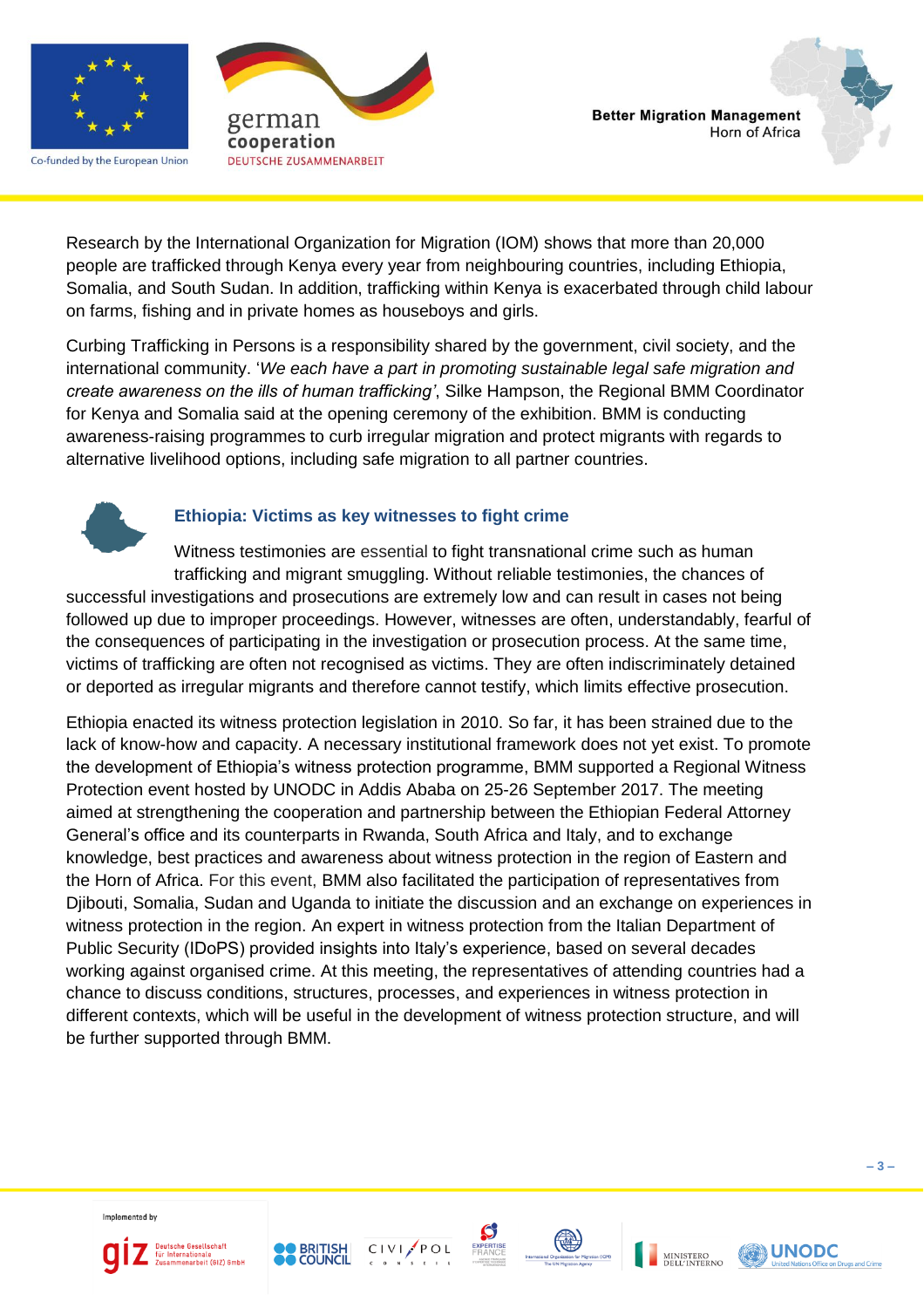

Co-funded by the European Union







# **Djibouti: Medical support for migrants**

During the migration process, vulnerability and health risks of migrants are high, due to the exposure to harsh conditions. Some, have faced human rights abuses, such as violence, rape, torture or xenophobic attacks, and many suffer from diseases such as sexually transmitted infections, tuberculosis or malaria. BMM is supporting IOM's Djibouti Migration Response Centre (MRC) in Obock to provide the basic medical care needed. Currently, the Centre has no separate facilities to place migrants, for instance in cases of acute diarrheal diseases. Hence, BMM will upgrade and expand the existing facility into an appropriate place for migrants. Local companies have already started the construction work in mid-September and will finish in December 2017. Furthermore, BMM will procure the necessary equipment, including hiring a doctor and a nurse. In the future, the clinic will have two consultation rooms, a separate area, one room for observation and care, one stock for medical supplies and an infirmary with 15 beds. Serious medical cases will still be referred to the hospital in Obock.

# **Uganda: Identified areas of possible BMM engagement**

On 25-28 September 2017, BMM conducted an inception mission to Uganda. In the light of increased engagement of donors on the current refugee crisis in the country, a wider scope for BMM on migration issues than originally planned can be envisaged in Uganda. Initial talks revealed a potential to engage in the area of support for the establishment of a National Coordination Mechanism (NCM) for the identification, protection, and referral of victims of trafficking. Support is also needed for an existing inter-governmental Task Force on Human Trafficking. There also is a need for capacity building for border officials (police, immigration, social services) to recognise and support victims of trafficking. The BMM could also promote NGOs and CSO networks which provide services to victims of trafficking (medical, psycho-social support, vocational training, family reintegration, legal, etc.) and engage in raising awareness of the dangers of human trafficking. Decisions of possible activities are expected by the end of 2017.

#### *More news from the countries:*

# **Ethiopia: Investigating on trafficking and smuggling of persons**

BMM conducted an initial training on investigation and prosecution of trafficking and smuggling crimes for 25 police officers, prosecutors and immigration officials from the Amhara region on 19- 21 September 2017. Participants were from the areas of Metema and Qwara on the border with Sudan. The training, delivered by Ethiopian experts, focused on applying relevant legal frameworks on migration and conducting witness interviews with vulnerable groups, including trafficked children, through a do-no-harm lens. The applied methods were interactive and participatory (e.g. roleplay). During the training, participants got a better understanding of the













**UNODC** 

**– 4 –**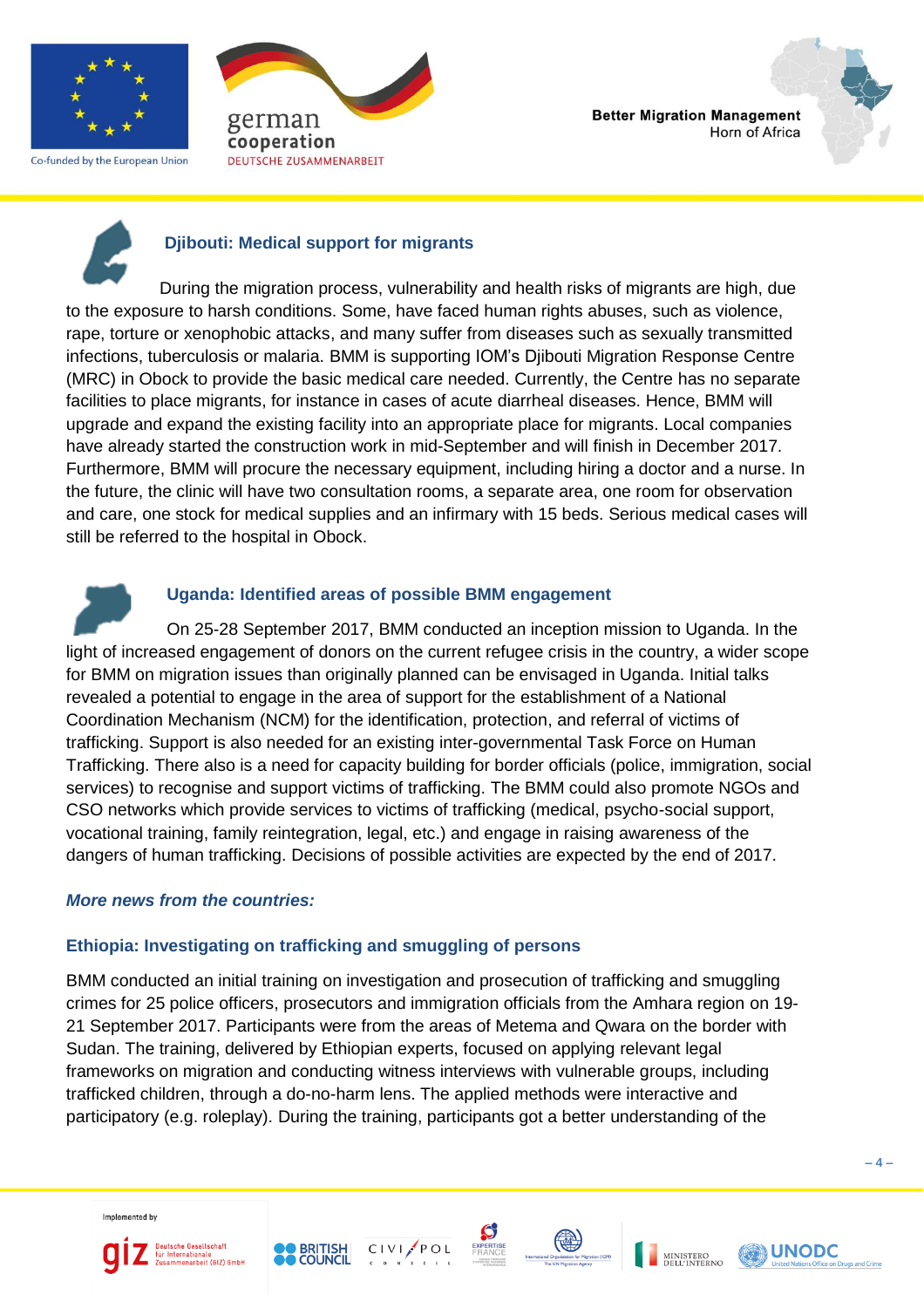

Co-funded by the European Union





needs of migrants and how to treat migrants in line with a do-no-harm approach. The three-day training will be replicated in other migration 'hotspot' areas in the country over the coming months.

#### **Kenya: Capacity building to promote migrant rights**

BMM is cooperating with the Kenya National Commission on Human Rights (KNCHR) to develop training materials on migrant rights and to enhance the capacity of human rights institutions to promote those rights. BMM will provide training on migrant rights to relevant KNCHR staff throughout Kenya, making available the reference material developed and facilitating discussions on trafficking and migrant rights with their referral partner network. The material will be available for other activities in capacity building and will be shared regionally.

#### **Kenya: Supporting voluntary return**

In June 2017, BMM facilitated the repatriation of 37 Ethiopians. The migrants had been detained in Kenya for illegal entry and presence in the country. In the hope to find better living conditions, tens of thousands of Ethiopians leave their country every year to find work in the Middle East, Europe or Southern Africa. The 37 Ethiopian migrants entered Kenya through the Moyale border and intended to reach South Africa via the 'Southern Route', transiting through Kenya, Tanzania, and Malawi. The repatriation operation was organised in



IOM staff member provides post arrival briefing to returnees at Bole International Airport, Addis Ababa in Ethiopia. Photo: IOM

collaboration with the Government of Kenya, the Ethiopian Embassy in Nairobi, IOM Kenya and supported by BMM to facilitate their voluntary return. The migrants' specific needs and profiles, such as special medical requirement, were identified and they were provided with food and nonfood items before their journey back to Ethiopia. Reintegration plans have been developed for 16 of the 37, based on their appeal for support.

#### **South Sudan: Training for immigration and airport facilitation**

BMM provided training on immigration and operation from Juba International Airport (JIA) in South Sudan. On 2 -11 October 2017, in partnership with IOM's African Capacity Building Centre, BMM conducted two training sessions to enhance capacities of immigration officers and staff of the airport operator. The first training, involving 12 members of the Directorate of Nationality, Passports and Immigration's (DNPI) training unit, was held over five days and focused on Passport Examination Procedure. The trainees were trained to detect fraud on travel-related documents, including detecting falsified passports. They also discussed how immigration officers can prevent travel-related crimes in South Sudan. The second training focused on airport facilitation and

Implemented by











**UNODC** 

**– 5 –**